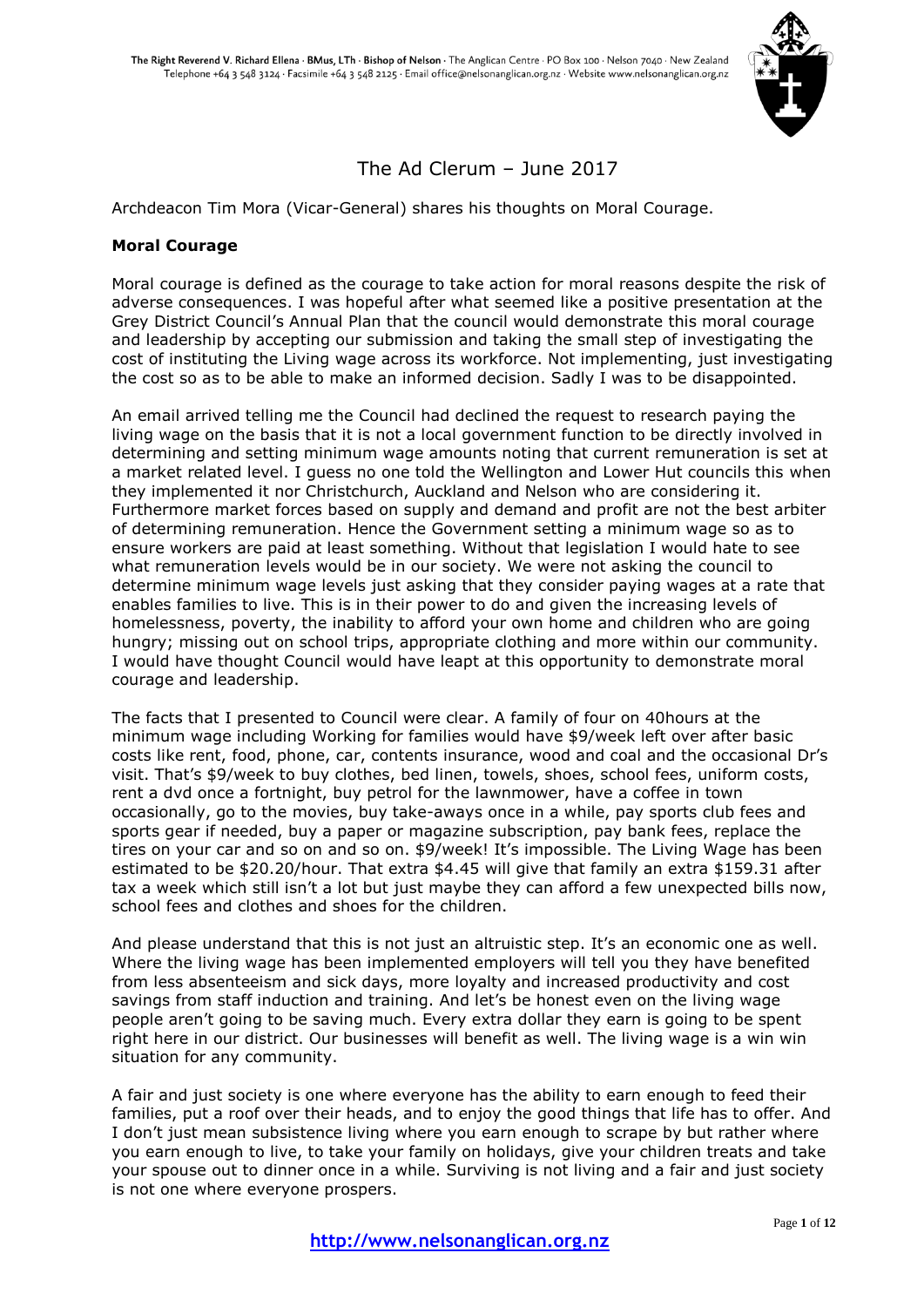Well done Wellington City Council and Lower Hutt for your moral courage and leadership. Well done Auckland, Christchurch and Nelson who are considering it.

If it had cost me an extra \$20/year in my rates that wouldn't have been a problem. Sadly the Grey District Council didn't even give me that opportunity to consider or debate that possibility with my fellow ratepayers which was all we were asking. We will be back next year to press council again.

As Christians we are a part of society and live within communities where we are the ones who often get to see just how hard people are struggling. I believe we have a responsibility to speak out at times as our national church has done to Parliament on key issues. I share this by way of example of how even at the local level we can speak out and in time prevail. Remember it took William Wilberforce 21 years and countless bills to Parliament before he was eventually successful.

Archdeacon Tim Mora Vicar General Diocese of Nelson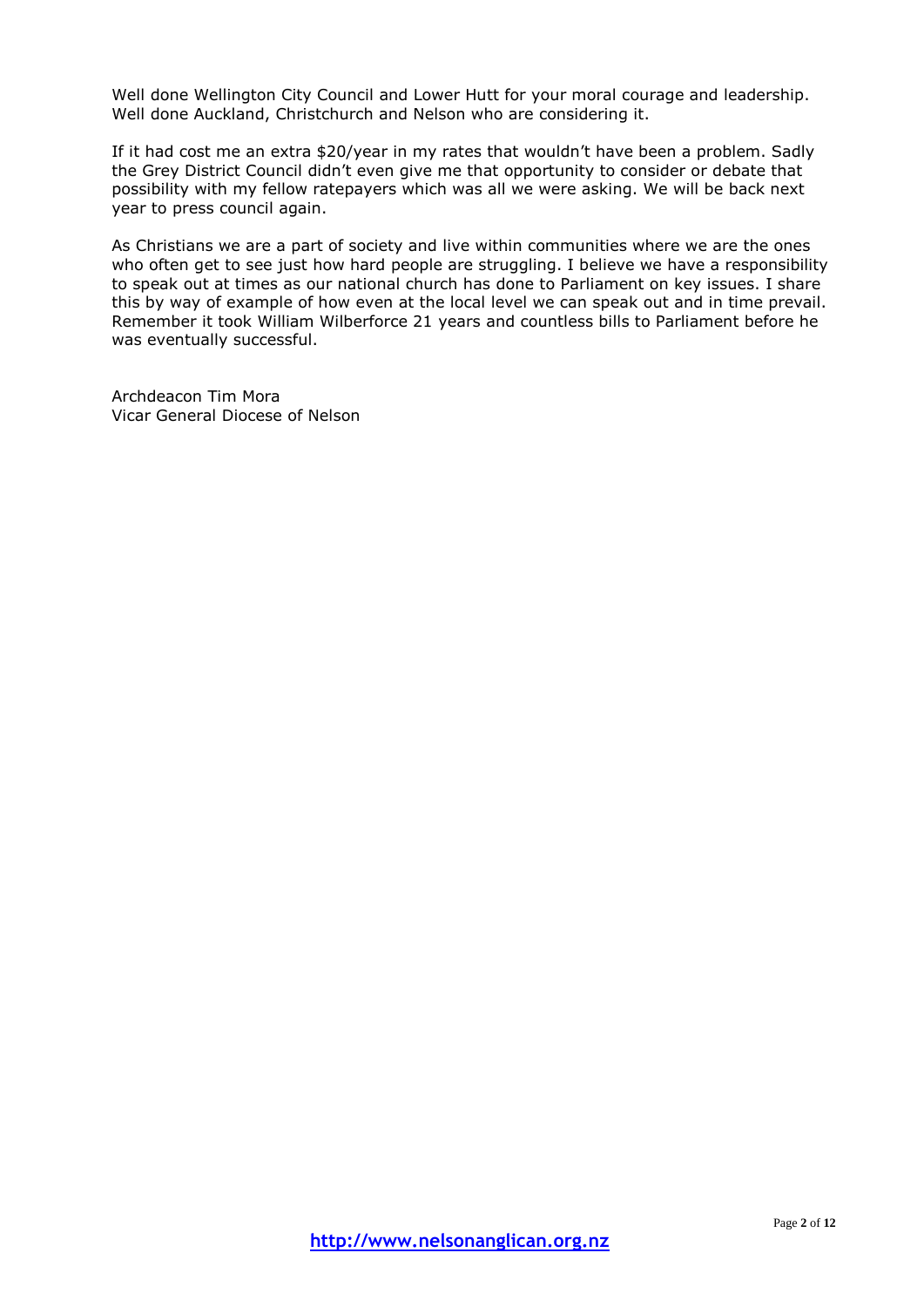The following for your information and parish newsletters

# **PEOPLE & APPOINTMENTS**

- The Very Revd Charles Tyrrell will be retiring on 31 July, but is likely to be on leave from about mid-July. Charles has worked in the Diocese since 1994 first as Dean of Christ Church Cathedral and since 2010 as the Bishop's Advisor for the Older Persons as well as serving on various national bodies. We wish Charles every blessing for his upcoming retirement and pray for Charles and Elaine as they enter this new chapter in their lives.
- Revd Chris Donaldson has resigned as Vicar of Havelock although he will continue in Havelock in a .2 position until the end July. Chris has been appointed Chaplain at Wairau Hospital.
- Revd Susan Gill has been appointed Regional Dean of Waimea.

# **NOTICES**

(refer to 'Ministry Education' for details of training events coming up)

**Holy Land 2018** – Join Mike and Patsy Hawke on a pilgrimage to the Holy Land next year: May5-28 approx.

We will go to Jordan: walk the Petra Valley,then cross the Jordan river and stay in the old city of Jerusalem for 4 nights.We then head to Bethlehem,Nazareth and Galilee, where we can renew our baptism vows.

You can also sign up for Greece- Athens where we will go to the Areopagus (our bible reading 2 weeks ago Acts 17) We will spend a day in Corinth as well.We end up on the island of Patmos where John was imprisoned and where he wrote the book of Revelation. There may be folk in your parish who would love to come. Please advertise this in your parish. It could be a dream come true for them.

Rev Tim Mora ,Mark and Pip Chamberlain came on the last Pilgrimage as well as Clergy and lay folk from all over N Z. More info from [tours@innovativetravel.co.nz](mailto:tours@innovativetravel.co.nz) 0508100111 or Mike Hawke 021711726

### **AMB - Items wanted for Fiji**

The Diocese of Polynesia office has asked if we are able to assist with the following:

- a spare laptop that could be donated to their clergy in Fiji
- any spare home Communion sets especially for taking communion to the sick or housebound; and
- any spare altar linens

If you can help with any of these items, please contact the Anglican Missions office at [info@angmissions.org.nz](mailto:info@angmissions.org.nz) or phone Linda on (04)4735172.

**Synod 2017 – 31 August to 2 September:** Synod Service on **Thursday 31st August** at Nelson Cathedral. Synod **1 – 2 September** at Hills Community church, Mapua.

**Vaughan Park Residential Scholarship –** 1. The Governance Board of Vaughan Park Anglican Retreat Centre invites applications for the annual Vaughan Park Residential Scholarship. **Applicants may be lay or ordained**, will hold a recognised level of tertiary education, be committed to an approved subject of study and able to be resident at Vaughan Park for the period of the Scholarship.**The following choice of 3 month periods is available:** March - May : July - September. Applications should be made, in writing, to the Scholarship Grants Committee of the Vaughan Park Governance Board and should include: a short biography, an abstract and overall context of the study,references from at least two and no more than three referees.

**Vaughan Park Scholars, Writers and Artists Scholarship Opportunities –** 2. We invite applications for three separate Residencies of one month in February, June and October 2018. Successful applications will benefit from a month's full-time study at the Centre in a supportive environment, which includes accommodation and meals.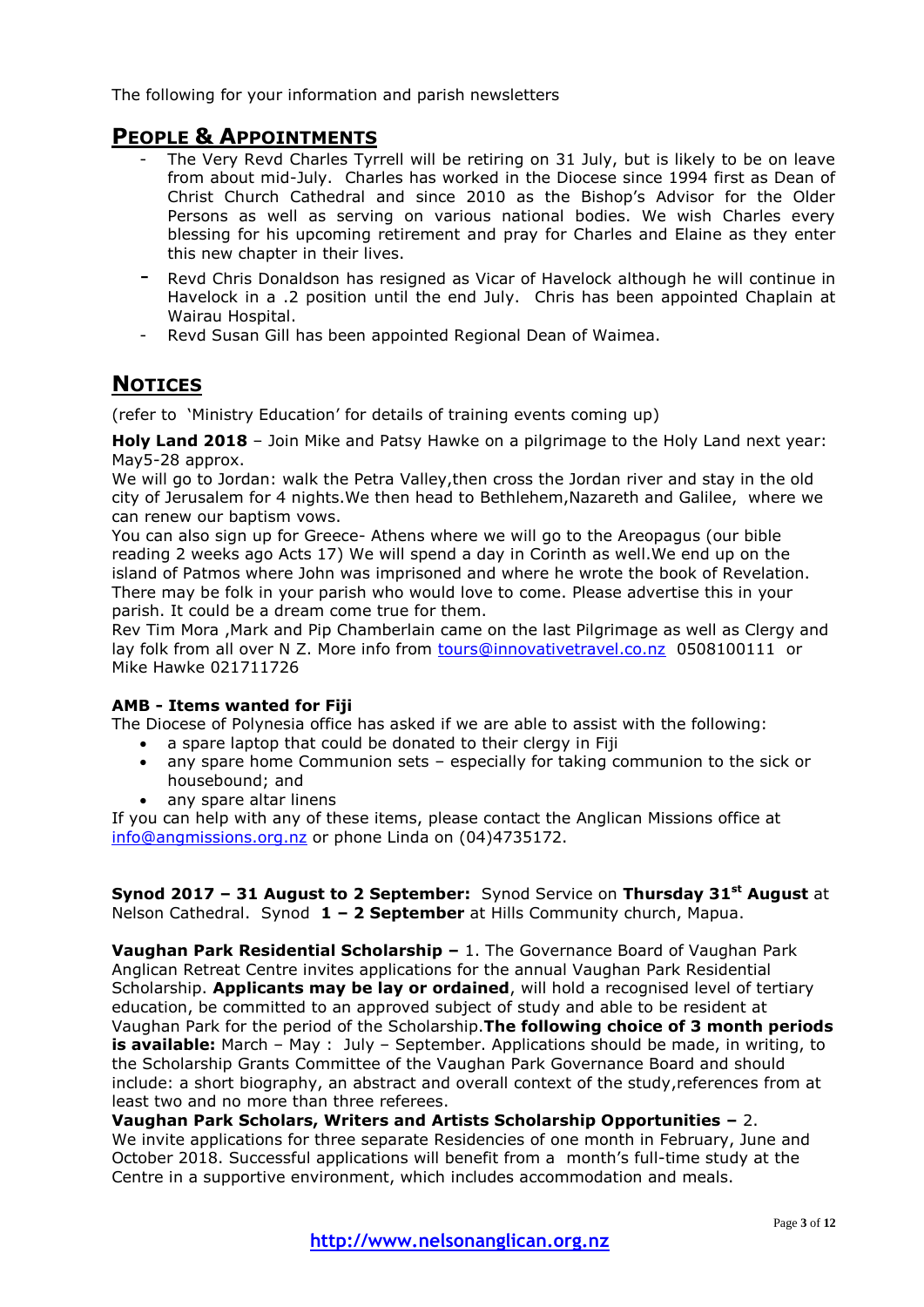Applications should be made in writing to the Scholarship Grants Committee of the Vaughan Park Governance Board and should include:a short biography,an abstract and/or portfolio and the overall context of the project your date preference references from two referees **Applications for the above scholarships close on 8 September 2017.** For more information including the criteria for application and the conditions of these Scholarships, please contact our Director, the Rev. Iain Gow at [director@vaughanpark.org.nz.](mailto:director@vaughanpark.org.nz?subject=Scholars%2C%20Writers%20and%20Artists%20Scholarship%20enquiry)

**Decade of mission Resource website -** The Decade of Mission team have a resource, story, info website, which we would ask you to publicise, circulate, link to from all your platforms please. <http://tekareongawai.org/#tekareongawai>

# **MINISTRY EDUCATION**

### **QUOTE OF THE MONTH**

*" IN TIMES OF CHANGE, LEARNERS INHERIT THE EARTH, WHILE THE LEARNED FIND THEMSELVES BEAUTIFULLY EQUIPPED TO DEAL WITH A WORLD THAT NO LONGER EXISTS"* (Hans Finzel, in George Barna, *Leaders on Leadership*, Regal Books, 1997, 271)

### **EQUIP MINISTRY EDUCATION**

For this year EQUIP is going to run a little differently. Rather than 3 Saturdays in each region, EQUIP is going to have a focus month in each region so that in that month, 4 evening sessions will be held on the topics of

- The Big Story of the Bible
- Handling the Bible

These would be great events post-ALPHA, for home groups, and for training new leaders.

I'm aware that several parishes are focusing on ALPHA in the first part of the year, so we try and plan the events to avoid ALPHA. Now is a good time to think of those you want to get involved in training in 2017 or if BTC can tailor-make some training for your parish/region.

| <b>Region</b>     | <b>Dates</b>      | <b>Location</b> | <b>Topic</b>       | <b>Staff</b> |
|-------------------|-------------------|-----------------|--------------------|--------------|
| Waimea            | Wed. July 19      | Wakefield       | <b>Big Story</b>   | Graham       |
|                   | Wed. July 26      | Wakefield       | <b>Big Story</b>   | Graham       |
|                   | Wed. August 2     | Motueka         | Handling the Bible | Graham       |
|                   | Wed. August 9     | Motueka         | Handling the Bible | Graham       |
|                   |                   |                 |                    |              |
| Marlborough       | Wed Sept 20       | Renwick         | <b>Big Story</b>   | Kate         |
|                   | Wed Sept 27       | Renwick         | <b>Big Story</b>   | Kate         |
|                   | Wed Oct 18        | Nativity        | Handling the Bible | Kate         |
|                   | Wed Oct 25        | Nativity        | Handling the Bible | Kate         |
|                   |                   |                 |                    |              |
| <b>Nelson</b>     | Thr Aug 3         |                 | <b>Big Story</b>   | Kate         |
|                   | Thr Aug 10        |                 | <b>Big Story</b>   | Kate         |
|                   | Thr Aug 17        |                 | Handling the Bible | Graham       |
|                   | Thr Aug 24        |                 | Handling the Bible | Graham       |
|                   |                   |                 |                    |              |
| <b>Mawhera</b>    | Saturday Sept 16  | Greymouth       | <b>Big Story</b>   | <b>TBC</b>   |
| (Oct 26, Nov      | Saturday Sept 23  | Greymouth       | Handling the Bible |              |
| 2, 9, 16          | or                |                 |                    |              |
|                   | Sept 30 and Oct 4 |                 |                    |              |
|                   | Nov 4 and Nov 18  |                 |                    |              |
|                   |                   |                 |                    |              |
| Other             |                   |                 |                    |              |
| <b>Golden Bay</b> |                   |                 |                    |              |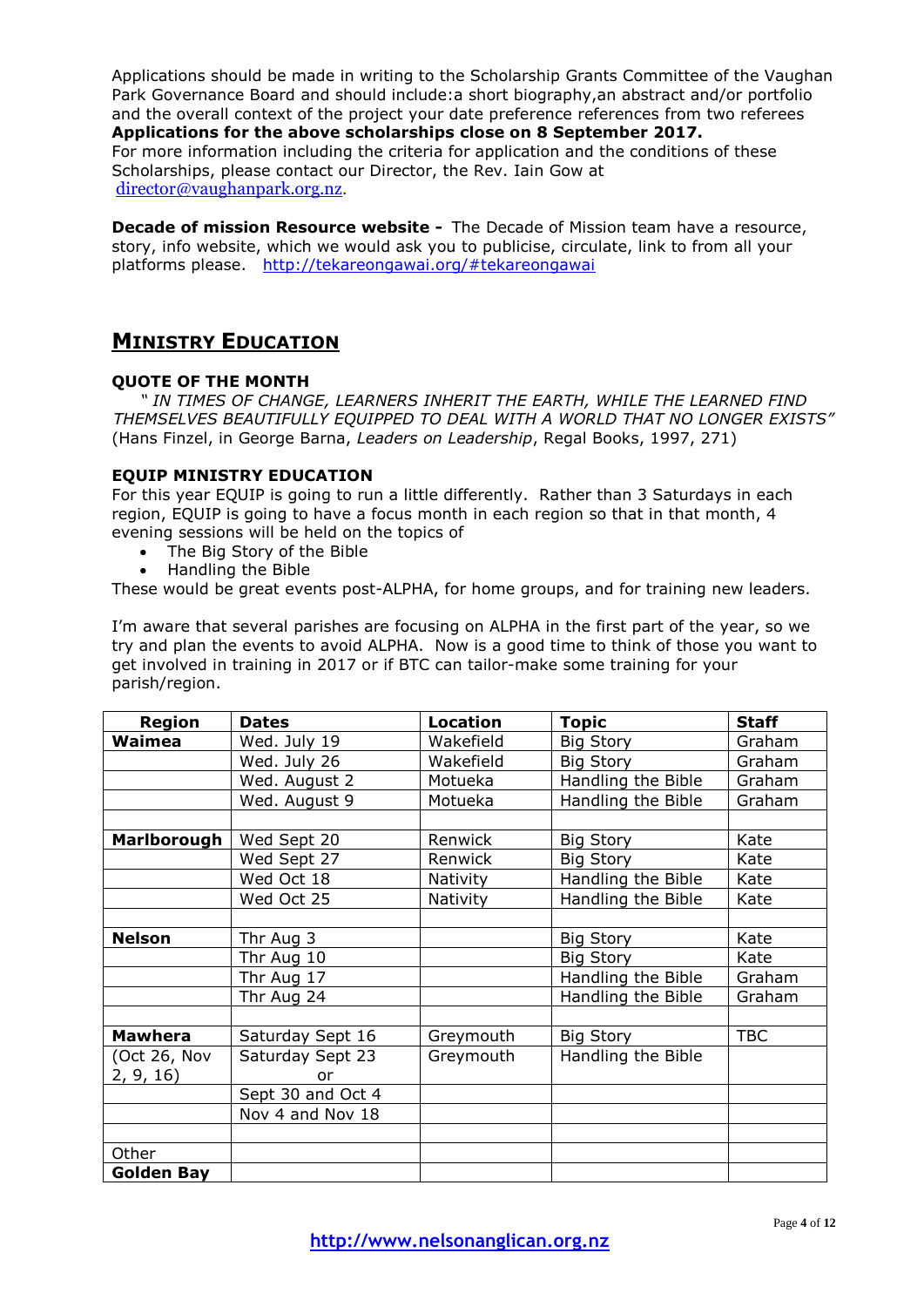## **POST ORDINATION MINISTRY DEVELOPMENT (POMD):**

Post Ordination Ministry Development (POMD) is a 3-year programme for those newly ordained (and if required those new to the Diocese), and is a requirement of your ordination and Bishop's license. The aim of POMD is to cover ministry competencies for your current and future ministry and to build collegiality as a group.

The current POMD process is 2-fold. **First**, participation in a *Community of Practice* (replaces or sits alongside regional deanery meetings).

|           | Mawhera | Nelson<br>1st Thr<br>(Grp |              | Waimea Marlborough |
|-----------|---------|---------------------------|--------------|--------------------|
| Pattern   | 1st Fri | 2)                        | 1st Thr      | 3rd Thr            |
| June      | 23      | 1                         |              | 15                 |
| July      |         | (5)                       | 4            |                    |
| August    | 18      | 3                         |              |                    |
| September |         | (13)                      | 7            | 21                 |
| October   | 13      | 5                         |              |                    |
| November  |         | 23(8)                     | $\mathbf{2}$ | 16                 |
| December  |         |                           |              |                    |

The **second** part is new for 2017 and replaces the previous POMD model of meeting 1 day a month. The plan is to meet three time each year; 2 one-day meetings, and 1 two-day meeting (Marae visit or Bishop's retreat). The aim for each day will be to discuss 2 ministry competencies. Please note a change to **FRIDAY to enable everyone to be there.** May and August events will be held in **Blenheim** (Nelson Folks hopefully we can carpool). *Suggested dates* (venue to be confirmed):

- **May 23:** Please purchase and read Chuck Collins, *Reformation Anglicanism: Biblical, Generous, Beautiful (*Newport Beach: Anglican House Publishers, 2014). This is a clear and easy-to-read description of Anglican DNA and a must read for clergy and anyone wanting to know what does being Anglican mean. We will frame our discussion on celebrating Communion around this. The second topic will be either "Executing" or "Building teams" (both relating to "Leadership") from the recent Willowcreek GLS DVD.
- **AUG 11** (FRIDAY)
- **NOV 9-10** (THR-FRI)

### *Daily Plan:*

- Arrive 9.30am coffee
- Begin 10.00am -Topic 1
- $\bullet$  Lunch 12.30
- $\bullet$  Begin 1.30 Topic 2
- Finish 4pm

### *Competencies*

| 1. Church Practices                           | 2. Leadership and Management             |
|-----------------------------------------------|------------------------------------------|
| <b>Baptism</b>                                | Vision<br>$\bullet$                      |
| Weddings<br>٠                                 | Leadership<br>$\bullet$                  |
| <b>Funerals</b>                               | Communication skills                     |
| Worship: traditional and informal (communion) | Church growth<br>$\bullet$               |
| Anglican/bi-cultural/Marae Visit              | Conflict management<br>$\bullet$         |
| Preaching (covered by the School of           | <b>Building teams</b>                    |
| Preaching)                                    |                                          |
| Evangelism                                    | MAP<br>$\bullet$                         |
| Welcoming/Incorporation                       | <b>Spiritual Gifts</b><br>$\bullet$      |
| <b>Missional Ministry</b>                     | Time management,<br>$\bullet$            |
|                                               | delegation                               |
| Ministry to Children, Youth, Elderly          | Boundaries/SafeHere/Title D<br>$\bullet$ |
|                                               | Self Care<br>$\bullet$                   |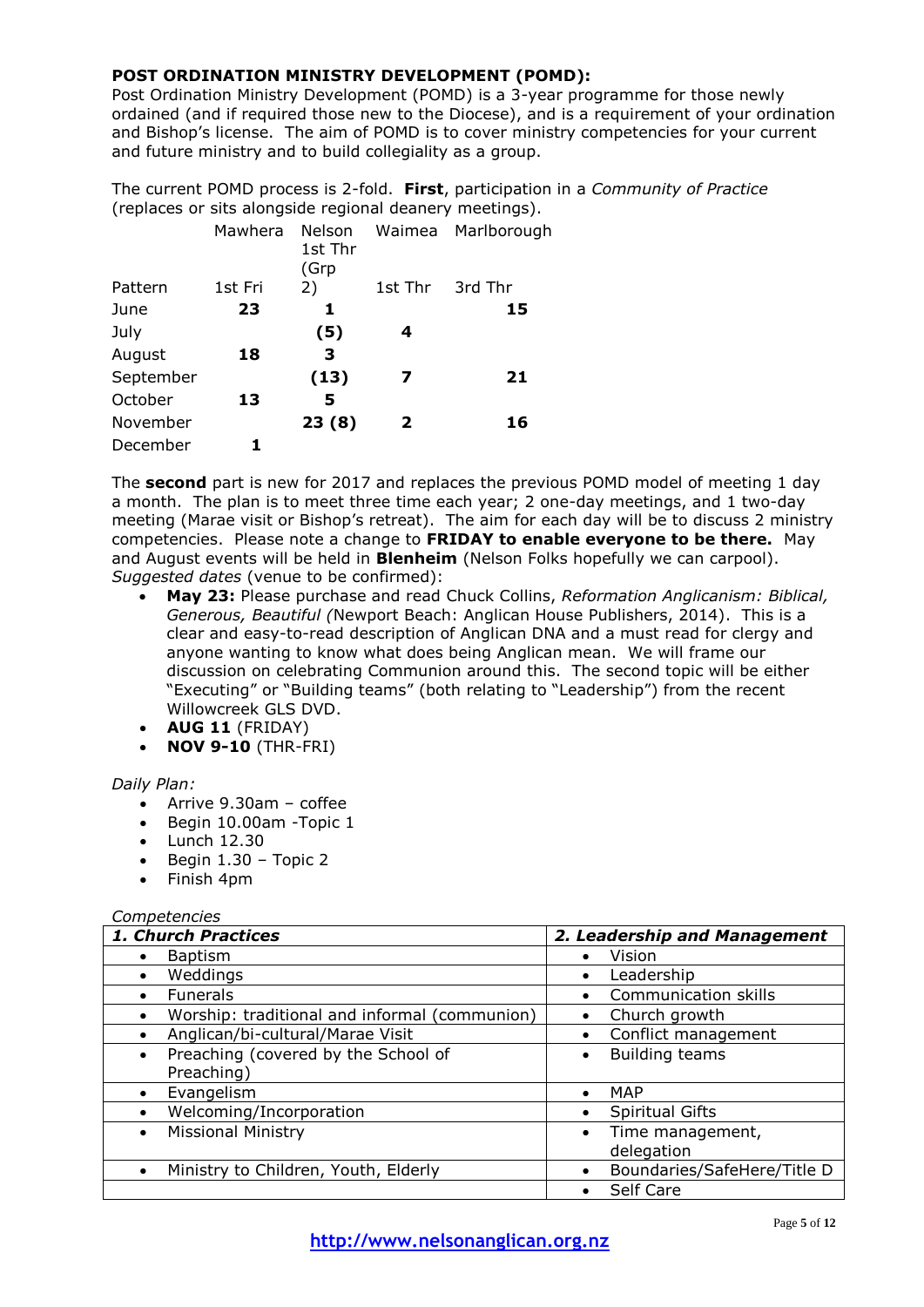### **INTERNATIONAL RURAL MINISTRY CONFERENCE**

**This event aims to inspire, encourage and equip rural church leaders from across the globe as they explore the challenges and opportunities facing rural mission and ministry. With a learning community approach at its core, lay and ordained groups from countries and regions will consider together the 'What is?', 'What could be?' and 'What will be?' for their rural church context, inspired by stories and worship from different countries and traditions, and fed by key notes on reconciling communities and collaborative ministry. Delegates will leave with action steps for their area, a set of resources for mission and poverty reduction, new friends and a network offering ongoing support.**

<https://irca.online/conferences/>

April 15-20, 2018, Lincoln University

Cost: Early Bird (before Sept 20, 2017) \$1,300 (incl accommodation) or \$755 (excl Accommodation); Full price \$1,500 or \$950 (some funding will be available from ministry education)

#### **SPECIAL POMD EVENT**



At the invitation of Bp Richard and the Latimer Fellowship, Rev Kanishka Raffell, Dean of Sydney Cathedral, will be visiting the Diocese and offering a seminar for all clergy on "Confidence in the Gospel" – Friday October 20 – DETAILS TBC. **PLEASE PUT THIS IN YOUR DIARY.**

Kanishka was born in London to Sri Lankan parents and was raised as a Buddhist. While studying law at Sydney University a friend gave him a copy of The Gospel according to John and he subsequently became a Christian. Prior to becoming Dean in 2016, Kanishka served as Rector of St Matthew's in Perth. He is

married to Cailey and they have two daughters. He loves curry, cricket and having gelato at the beach with his family but knows no pleasure so great as sharing the news about Jesus with people who have no idea who Jesus is or how much he loves them.

### **CALEB LEADERSHIP COURSE**

The 2017 course is being held in Richmond July 25-Aug 4. For more details, see [http://www.calebnz.org.nz](http://www.calebnz.org.nz/) or talk to me. There is funding available.

#### **WILLOWCREEK GLS 2107**

This year we are going to try something different and run this ourselves in each region. Dates TBC so watch this space.

### **MINISTRY INTERNSHIP SCHEME**

If you are interested in this for 2018 now is a good time to begin a conversation with myself, your vestry and any possible intern. Please remember that an intern is a training position, so the intern needs to be working under someone with experience. We now have the exciting development of offering a 1yr fulltime certificate and diploma which majors on internship (20hrs per week) which would be ideal for any young person wanting to do a gap year programme or gain experience in Christian ministry. Our two internship options are:

- *a. Fulltime Level 4 Certificate of Christian studies (Internship); Level 5 Diploma of Christian Studies (Leadership).*
- *b. Fulltime BTC (4 papers/semester) and 10hrs ministry per week.*

### **ALPHA**

A copy of the new Alpha film series is on memory stick at the Resource Library (Anglican Center).

### **ALPHA PRAYER COURSE**

Journey through the Lord's Prayer with six short videos and a handy "cheat sheet" for each session, all designed to fuel discussion and deepen the prayer life of your church. Download all material **free** from https://www.prayercourse.org/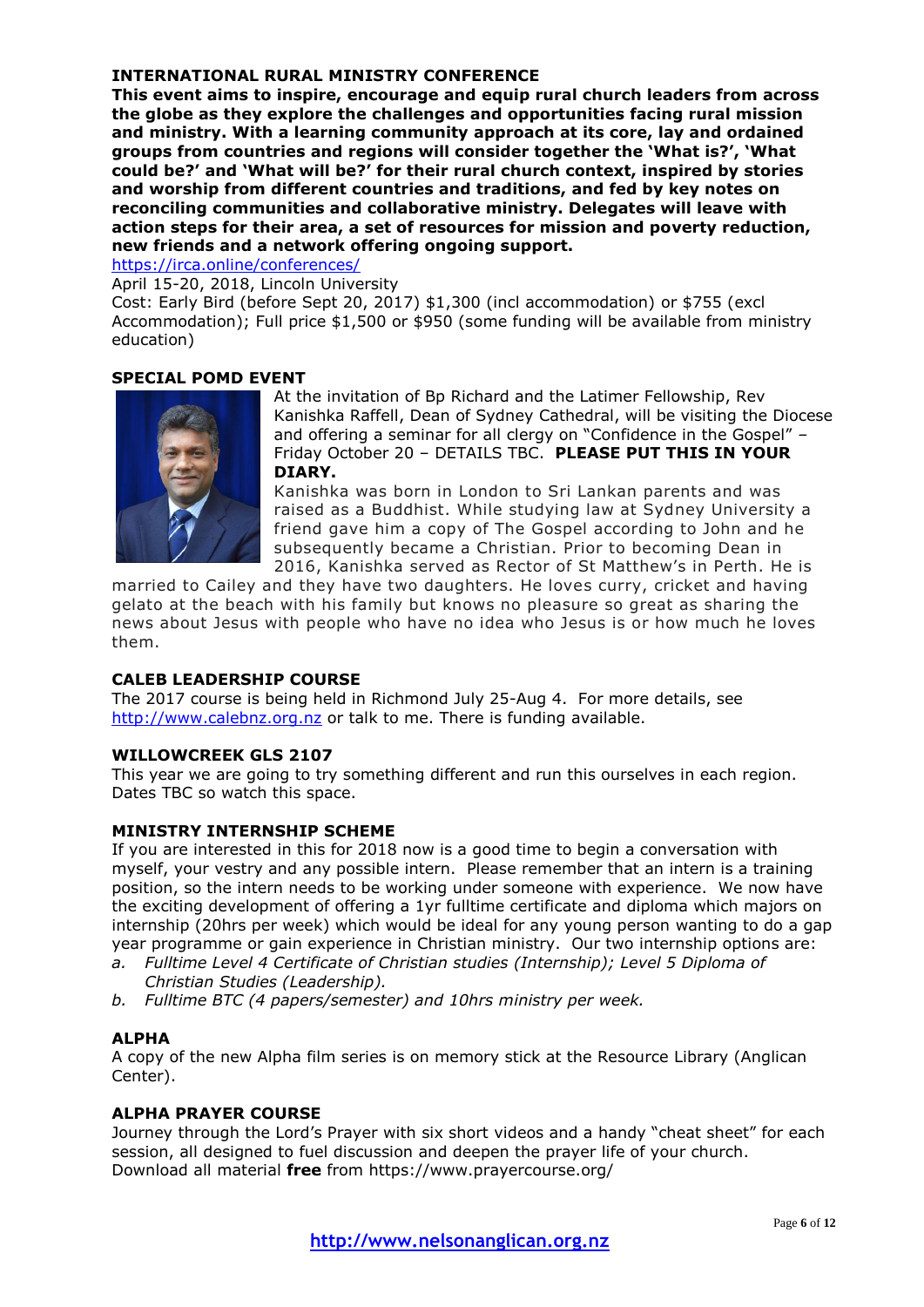## **CHRISTIANITY FXPLORED**

Online and Free <http://courses.biblemesh.com/course-catalog/all/christianity-explored-course>

### **PRAYER MINISTRY SKILLS**

Ellel Ministries. [www.ellel.org/nz](http://www.ellel.org/nz) Principles and skills are taught, demonstrated and practised. Ellel Ministries is an inter-denominational Christian organisation with a vision to help equip the local church to bring God's healing to those in need and contribute to growing disciples who can walk in their true identity in Christ. Course cost: \$160 (negotiable). Venue: Grace Vineyard Church, Christchurch. Course dates, times and application form are attached with this email version of the Ad Clerum, or contact Paul or Jillian 021269 8384. [Info.newzealand@ellelministries.org](mailto:Info.newzealand@ellelministries.org)

### **BOOKS TO READ:**

- John Burke*, No Perfect People Allowed: creating a Come As You Are culture in the Church*, Grand Rapids: Zondervan, 2007. (Thanks Marge Tefft for this)
- Matt Perman, *What's Best Next: How the Gospel transforms the way you get things done*. Grand Rapids: Zondervan, 2017.
- James K.A. Smith, *You are what you love: The spiritual power of habit* (Brazos, 2016). A Quote:

"If worship is formative, not merely expressive, then we need to be conscious and intentional about the form of worship that is forming us. This has one more important implication: When you unhook worship from mere expression, it also completely retools your understanding of repetition. If you think of worship as a bottom-up, expressive endeavor, repetition will seem insincere and inauthentic. But when you see worship as an invitation to a top-down encounter in which God is refashioning your deepest habits, then repetition looks very different: it's how God rehabituates us. In a formational paradigm, repetition isn't insincere, because you're not showing, you're submitting. This is crucial because there is no formation without repetition. Virtue formation takes practice, and there is no practice that isn't repetitive."

#### **RESOURCES**

#### **NEW Resources now available.**

If you know of any good small group resources, please let me know so we can update our supply.

**EQUIP** DVDs are also available at Holy Trinity, Greymouth and St Christopher's, Blenheim for loan.

| Please let your small group leaders know about these resources by passing this |  |  |  |
|--------------------------------------------------------------------------------|--|--|--|
| list on.                                                                       |  |  |  |

| <b>NAME</b>                       | <b>TYPE</b>          | <b>LOCATION</b> |
|-----------------------------------|----------------------|-----------------|
| Willowcreek GLS 2016              | DVD.                 | Anglican Centre |
| New Alpha Film Series             | Memory stick         | Anglican Centre |
| <b>Small Groups with purpose:</b> | Book by Steve Gladen | Anglican Centre |
| <b>How to create Healthy</b>      |                      |                 |
| <b>Communities</b>                |                      |                 |
| <b>Good Questions have small</b>  | Book by Josh Hunt    | Anglican Centre |
| groups talking                    |                      |                 |

### **Online: via BTC/ Diocesan websites "Resources" sections.**

BTC has now established a platform to make video presentations available at [www.bishopdale.ac.nz/media](http://www.bishopdale.ac.nz/media) including the Rob Harley **Storytelling and Communication Master Class.**

#### **Free Online Resources.**

Free Lectionary/Theme based resources and for all ages. <http://connectible.nz/> http://localsharedministry.com/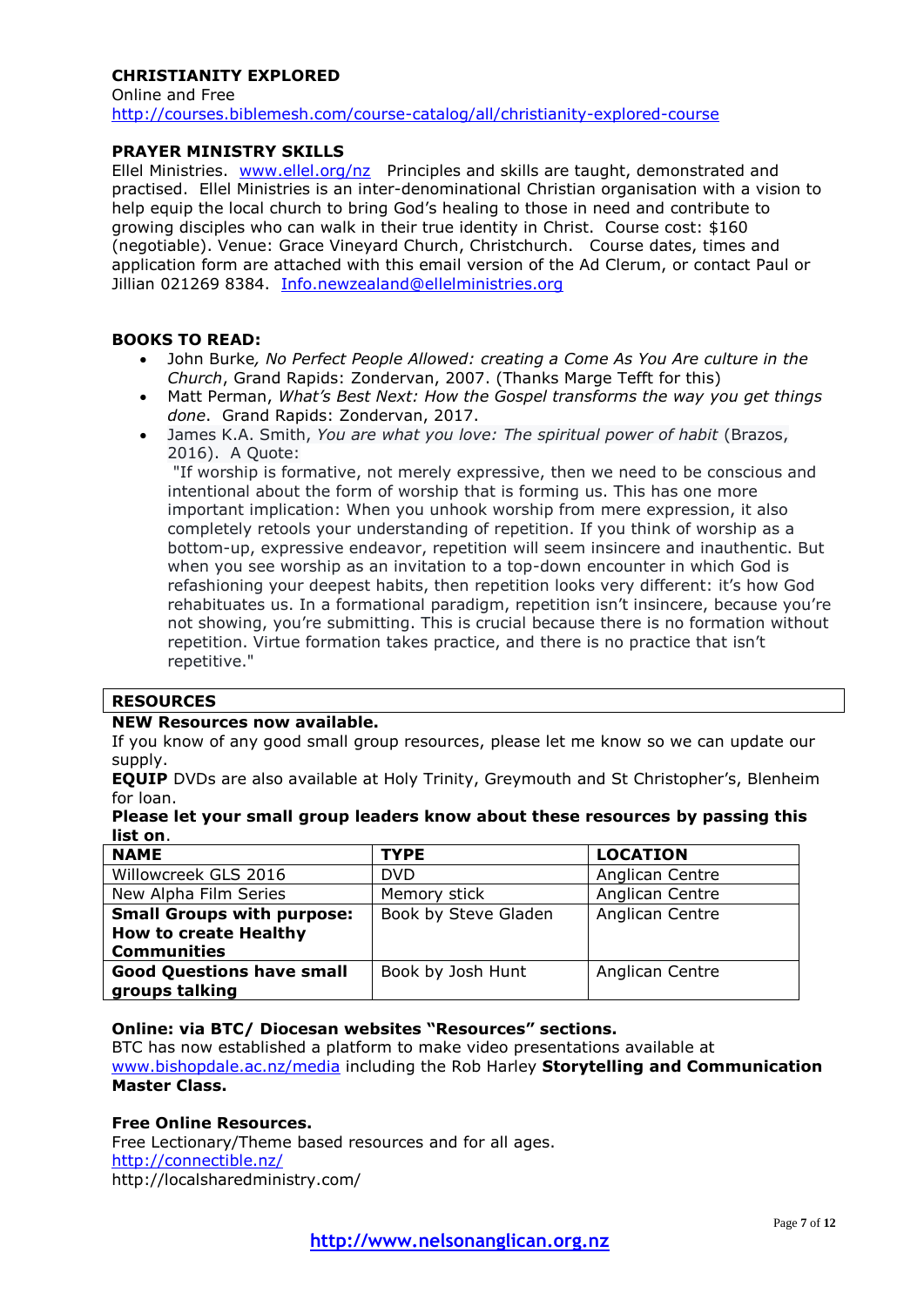### **Book Summary sites**

The Leaders Book Summaries [www.studyleadership.com](http://www.studyleadership.com/) Books at a Glance [http://www.booksataglance.com](http://www.booksataglance.com/) Let me know if you are interested in joining these

### **Questions on Theology and Science.**

**BIOLOGOS** is an organization founded by Francis Collins, of dedicated evangelicals committed to the relationship between the Christian faith and science. They have a new site for "pastor resources" which has very good resources for many of the difficult questions people ask. New Resource: http://biologos.org/resources/the-big-story/

*A great video of NT Wright talking about Christ and Creation* https://www.youtube.com/watch?v=6h0yEpqDEI8

**ISCAST** is an Australian organisation (with many NZers and expats) dedicated to exploring the interface between science and the Christian faith. Its membership consists of scientists, theologians and professionals with standing in their own fields and a commitment to the Christian faith. Their website has many good resources that tackle many questions about science and faith. See http://www.iscast.org.

### **InterChurch Bioethics Council.**

The **InterChurch Bioethics Council** (ICBC) is composed of appointed representatives from Anglican, Methodist and Presbyterian Churches for the purpose of addressing crucial ethical issues in NZ relating to bioethics [http://www.interchurchbioethics.org.nz](http://www.interchurchbioethics.org.nz/) and Facebook.

God Bless, Graham

# **CHILDREN AND FAMILIES MINISTRY (CFM)**

**Godly Play is a technique for passing on Christian faith**. It is technique that can be used in a large range of gatherings from services to with an individual. Internationally it has been recognised as having an influence on the faith development of people of all ages. We are blessed to be able to offer a taster of this technique to be facilitated by an internationally trained exponent, Lorraine Henry.

### **Date & Venues:**

Tuesday  $13<sub>th</sub>$  June, in Blenheim - The Church of the Nativity, 76 Alfred Street and Wednesday 14th June, in Nelson - The Salvation Army, 57 Rutherford Street **Time:** 9:30am – 2:30pm (arrivals from 9am for refreshments, with a prompt start at 9:30am) **Cost**: \$30 to include lunch

*This training is not just for people in children and families ministry*. It is a technique that can be used in services and has been by clergy in this diocese, with children and has proven very effective with the elderly including those with dementia. Everyone who uses it finds it very effective and really enjoys the reactions they receive from participants, no matter their age.

I would urge every parish to send as many people as they can. Further information and a registration form are attached. For more information email **morgan.lorraine@gmail.com**  or telephone **021 680 730.** See you there.

**Family Fun Day -** Sunday 18th June **11.00am—3.00pm Founders Park, Atawhai Drive** (More information attached with emailed Ad Clerum)

**Safe Here-** Please check that you have everyone who is involved in a ministry within your parish trained to the required 'Safe Here' level for their responsibility. If not then contact me and we can work out a plan that will work for all concerned. Blessings,

Sue - Email: [cfm@nelsonanglican.nz](mailto:cfm@nelsonanglican.nz)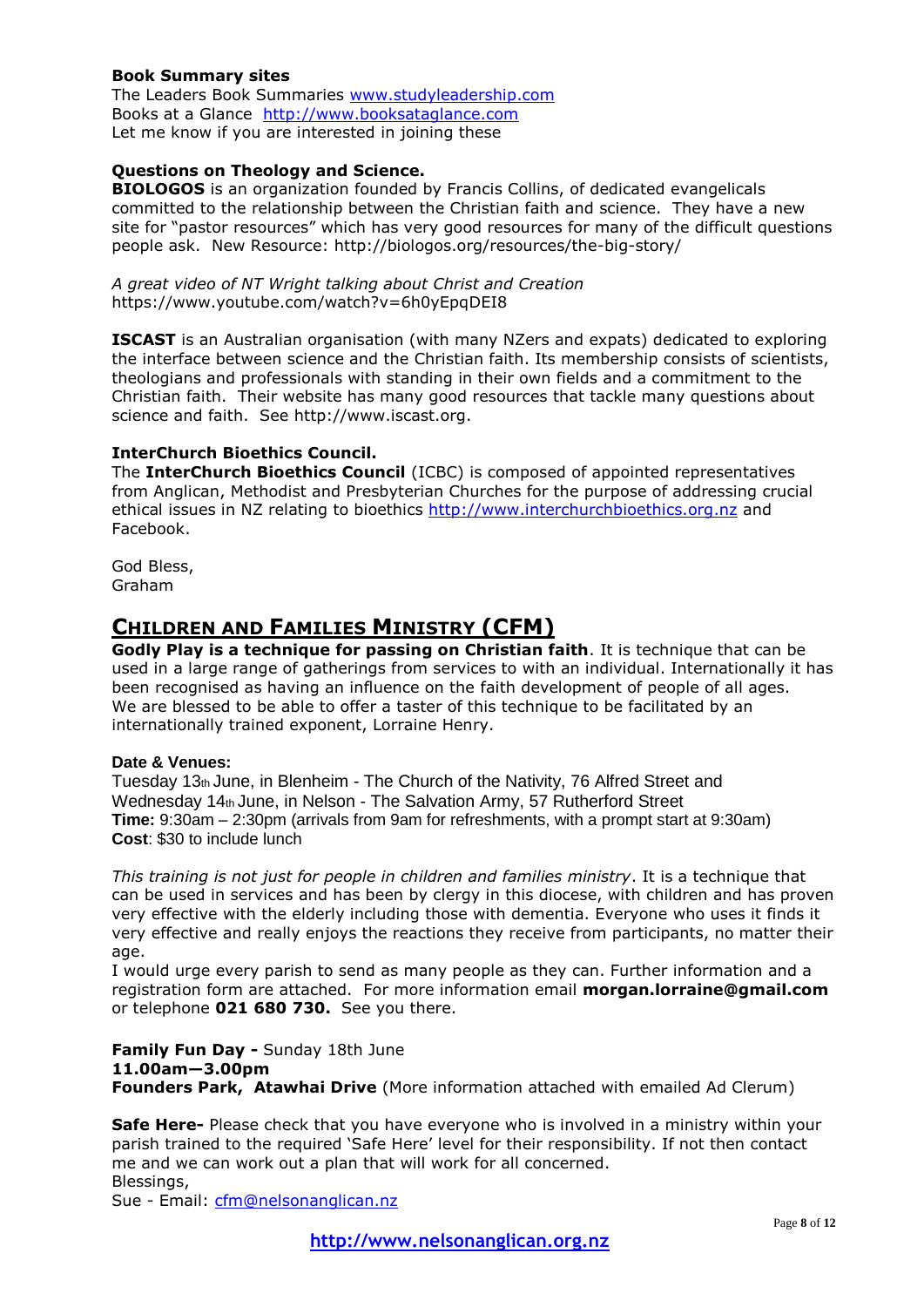# **SOCIAL SERVICES ENABLER**

Dear everyone, Having just come from a meeting of the Anglican Care Network [www.anglicancarenetwork.org.nz](http://www.anglicancarenetwork.org.nz/) serves to remind me that we are indeed fortunate to be a part of the large number of Anglican agencies and parish-based social services in Aotearoa. From the very large and publicly-profiled City Missions in Auckland, Wellington and Christchurch as well as the Selwyn Foundation and Anglican Trust for Women and Children in Auckland to Anglican Family Care in Dunedin, Te Ara Hou in Hamilton and Anglican Care Community Development in Christchurch to our own parish outreach ministries in Nelson Diocese and recognising there are many, many more in between. There is a renewed call for us to qualify and quantify where our Church's social investment is 'located' and for us to be less reticent about this in the public space. It is no easy task – I have made an attempt already to try and do this in our patch, however it may be that now a research contract from the Network will be commissioned to gather the data – for ourselves and the provincial Church as well as NZ Council of Christian Social Services with whom we partner with two representatives on the Council. Lively discussion on such topics as adaptive leadership, social investment (actuarial) vs social commitment (wellbeing) and current social justice issues filled an informative and stimulating 2 days. I invite you to also check out [www.nzccss.org.nz](http://www.nzccss.org.nz/)

Blessings Gerrie

# **ENABLER FOR OLDER PERSONS MINISTRY**

Dear friends,

By the time you read this it will have been announced that I am retiring from my role as Enabler effective on  $31<sup>st</sup>$  July. It has been a privilege to serve God in this ministry and to meet so many more wonderful people around our diocese.

This month I will be celebrating the  $40<sup>th</sup>$  anniversary of my ordination as a Deacon in Liverpool, UK, by Bishop David Sheppard and his three episcopal colleagues. I knew that I was called to ministry from my childhood and I am so pleased and privileged to have fulfilled that calling in three different parishes in the UK, then as Canon in Wellington Cathedral before becoming Dean of Nelson in 1994. I still believe that the ordained ministry is the best job in the world. I am looking forward to celebrating the Eucharist at Nelson Cathedral on June 25th to mark my anniversary.

May I remind you that June  $15<sup>th</sup>$  is World Elder Abuse Day? Please remember this day by working to care for vulnerable older people in your parishes. In a recent communication to all of our eldercare ministry leaders I included this prayer which I had written:

Heavenly Father,

Your son taught us how to love, sacrificially, and never to exploit the weak and vulnerable. We pray for older people who are the victims of abuse and who feel lost and hurt and helpless as a result. Help us to listen to the cries of older people in need and to respond with the protective love that is sourced in you. May our families and communities learn to cherish people of all ages and to learn from those who have much to share. We ask this in the name of the devoted son, Jesus Christ our Lord. Amen.

Please feel free to use the prayer in your services and gatherings.

Best wishes,

Charles Tyrrell QSO Enabler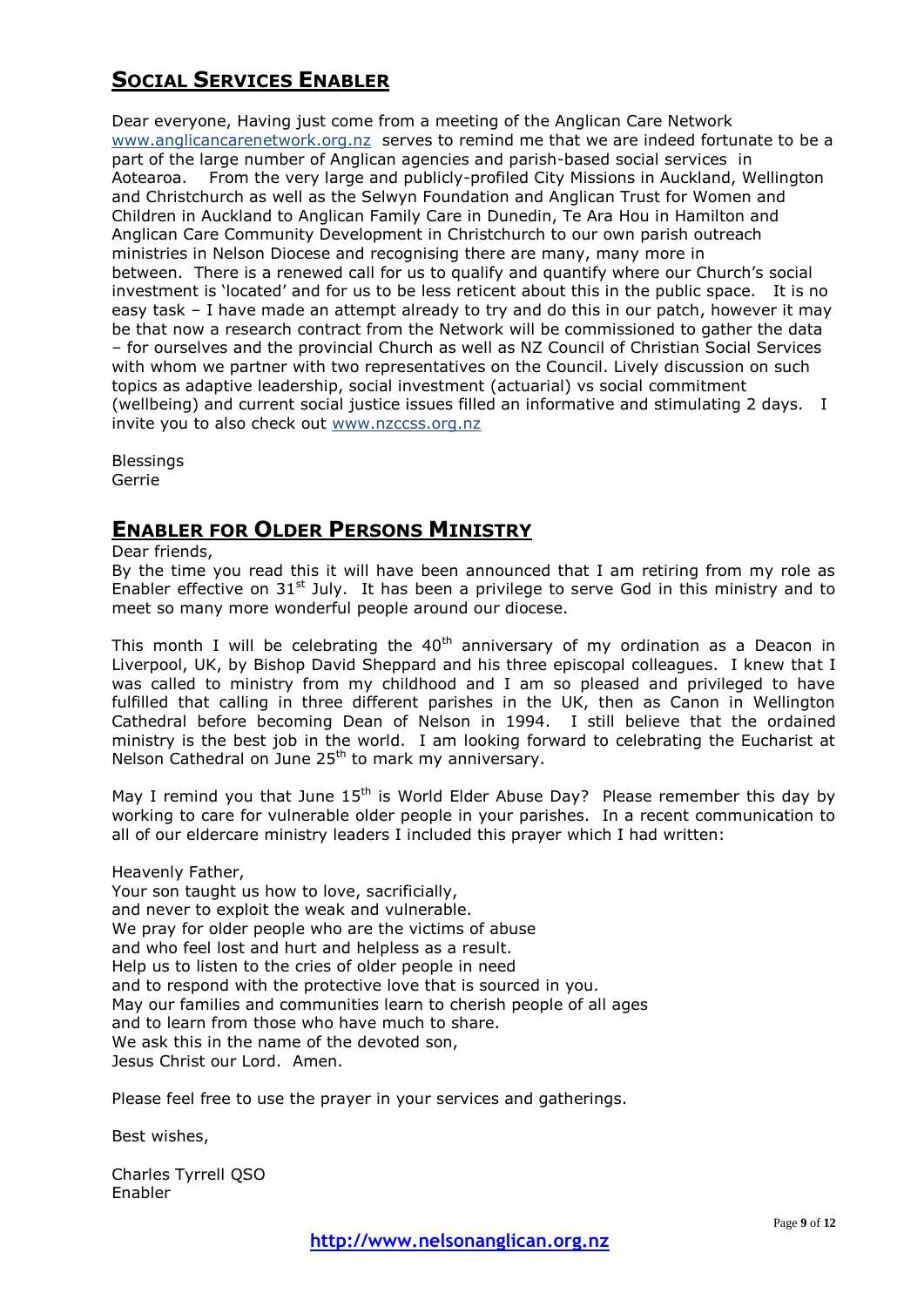# **BISHOPDALE THEOLOGICAL COLLEGE**

Enrolments for BTC courses are now open; work towards gaining a Diploma or a Degree! For more information, visit [www.bishopdale.ac.nz/semester2.](http://www.bishopdale.ac.nz/semester2) (Please note there are BTC attachments with this emailed Ad Clerum)

# **BISHOP SUTTON LIBRARY**

### **New Books in the Bishop Sutton Library**

### **Graham Tomlin – The seven deadly sins : how to overcome life's most toxic habits. Oxford : Lion, c2014.**

Tomlin investigates the seven sins and considers them the "seven habits of highly destructive people". Sin shames us and isolates us from each other and from God. Sin distorts, corrupts and parodies what is good and unravels our lives. Tomlin asserts that for all its attraction, sin is "nowhere near as powerful and attractive as goodness". He explores how the Christian faith offers resources to overcome these destructive habits and build good ones that keep us spiritually fit.

## **Simon Ponsonby – The pursuit of the Holy : a divine invitation. Colorado Springs, CO : David C Cook, c2010.**

"Be holy as I am holy," says the Lord. Ponsonby affirms that God longs "for union with us" and that "his provision of grace to us, and our passionate pursuit after holiness" will get us on the journey of holiness. As we move "toward personal holiness, the Church will become holy, and a holy church will change the world".

### **New Books for Ministry Training**

### **Miroslav Volf. A public faith : how followers of Christ should serve the common good. Grand Rapids, Michigan : Brazos Press, c2011.**

### **Tom Wright. God in public : how the Bible speaks truth to power today. London : SPCK, 2016.**

### **Quote for the day**

How little people know who think that holiness is dull. When one meets the real thing, it is irresistible – C.S. Lewis

### **New Books in the Bishop Sutton Library**

Jennifer Patterson - Bishop Sutton Library Tel. (03) 548 8785 Ext 4 [library@bishopdale.ac.nz](mailto:library@bishopdale.ac.nz)

# **VACANCIES IN OTHER DIOCESES**

# **Waiapu Diocese**

### **Dean of Waiapu**

The Bishop has recently held a consultation with the Cathedral Parish of St John the Evangelist including Diocesan representatives to consider the future needs of the parish and their requirements for a priest to be appointed as Dean of the Cathedral. A full report of this consultation giving insight into the perceived needs and issues of high importance for the parish, including a parish profile, is available on the Cathedral and Diocesan websites as noted below.

<http://www.napiercathedral.org.nz/><http://www.waiapu.com/>

The roles of the Dean are many and varied and will call upon the gifts of a suitably qualified Anglican priest to minister within a team environment to a parish community looking to develop ministry toward the future needs of the church. The Dean will also be called upon to strengthen and develop community and civic relationships within Napier City. The Cathedral is unique in that it holds the cathedra of the Bishop of Waiapu and the cathedra of Atipihopa o Aotearoa. The new Dean will need to be confident in acting to honour and nurture this long-held relationship and also the relationship with Te Amorangi o Te Tairawhiti. The Cathedral is one focal point for significant gatherings of the Diocese of Waiapu. The Bishop is seeking to appoint a Dean who can be part of a team to develop suitable liturgical resources for these gatherings and assist in resourcing similar services throughout the Diocese. The Cathedral is also home to the Spirituality Centre for the Diocese of Waiapu and will look to a new Dean to support and uphold this ministry.

Expressions of interest including CV and the names of three referees may be made to the Bishop of Waiapu via the Bishop's PA email [belinda@waiapu.com,](mailto:belinda@waiapu.com) or addressed to PO Box 227, Napier 4140. *Applications close 5pm on the 22nd June 2017.*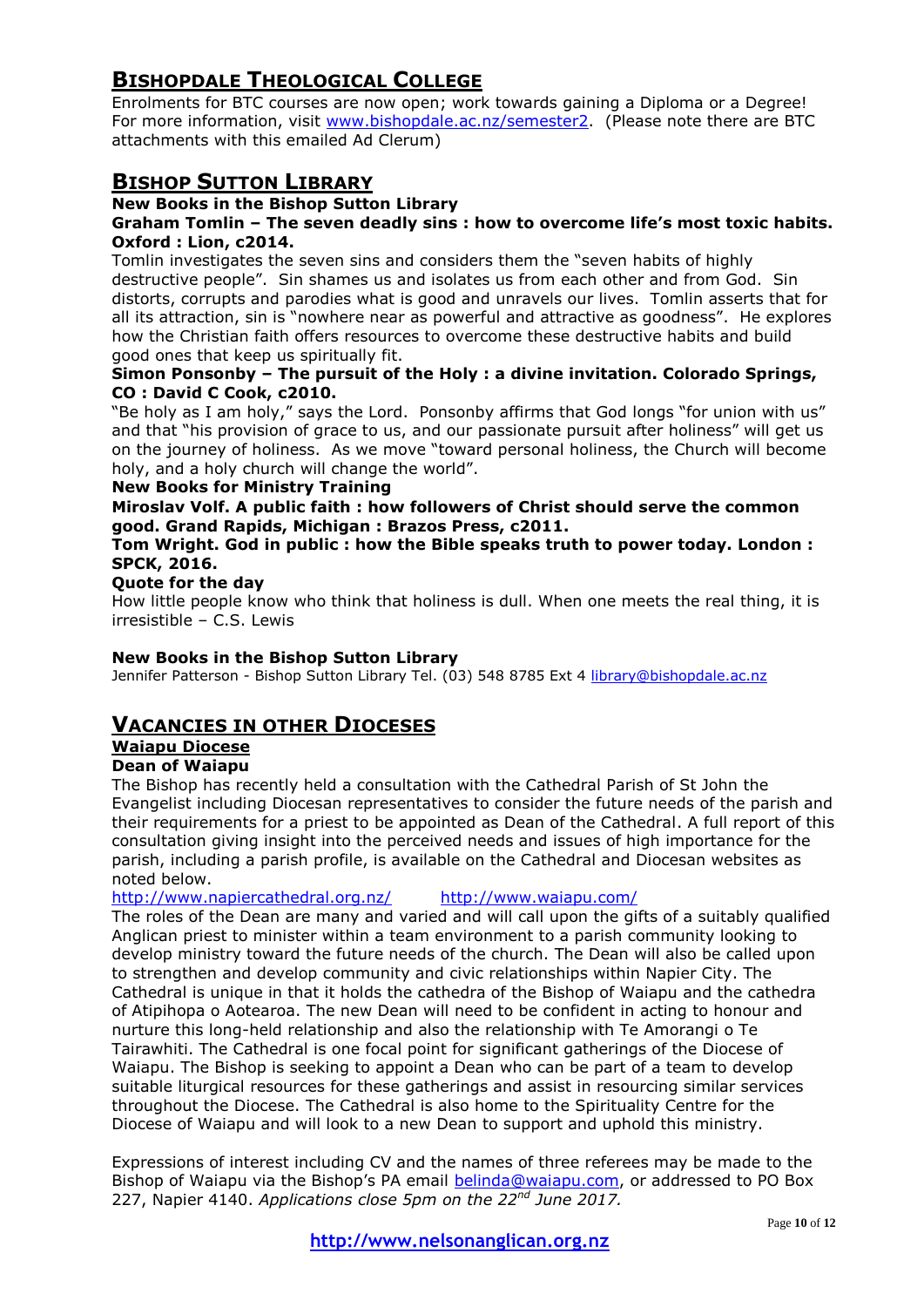### **School Chaplain – Hereworth School, Havelock North (0.8FTE, Permanent)**

Hereworth School is an independent boys' preparatory school in Havelock North in the Hawke's Bay. This position is open to all Anglican Clergy and requires an engaging motivated leader of spiritual education and Christian values supporting students, staff and the community, both of Anglican and other religious affiliations.

Based within the Pastoral Care Centre, the School Chaplain is an integral part of the Pastoral Care team, with proven ability to communicate with all sectors of the school community, playing an active role in the life of the school. Position to commence by the start of Term 3 on Monday 24th July or by negotiation.

### **What experience and skills do you need?**

You will have experience in teaching and leading religious education in a school or community environment, and be able to provide spiritual and pastoral care for all students, staff and parents. You need to be an approachable, friendly and clear communicator who has an adaptable professional manner. Ideally, you will be a registered teacher with a current practising certificate. If you are an energetic, enthusiastic, motivated person who wishes to pursue a calling, not just a career, this position may be for you?

**Next steps?**

Applications by covering letter, and CV, with details of two referees, closes on *Monday 12th June 2017.*For further information, please view our website for a Job Description and Application Form.

http:/[/hereworth.school.nz/about-us/2-8-careers-at-hereworth/](http://click.icptrack.com/icp/relay.php?r=44999675&msgid=1521527&act=4D31&c=313747&destination=http%3A%2F%2Fhereworth.school.nz%2Fabout-us%2F2-8-careers-at-hereworth%2F)

Applications to be sent to the attention of the Headmaster, Steve Fiet by email [\(headmaster@hereworth.school.nz\)](mailto:headmaster@hereworth.school.nz)

or post to PO Box 8074, Havelock North, 4157 Hawke's Bay, New Zealand.

### **Christchurch**

### **Canterbury Tertiary Education Chaplaincy Committee**

## **Senior Ecumenical Chaplain - Based at Lincoln University**

The Canterbury Tertiary Education Chaplaincy Committee (CTECC) is an ecumenical Christian entity responsible for providing chaplaincy services at Lincoln University and University of Canterbury. We are looking for applicants for appointment as Senior Ecumenical Chaplain based at Lincoln University, Lincoln, Canterbury.

This rewarding and varied role is a half time stipendiary position which may be held in conjunction with other commitments. The role is to promote and nurture the well-being of students and staff in cooperation with Lincoln University and encompasses pastoral care and spiritual support. You may also be asked to officiate at events, help with education and resourcing of others on campus and will be expected to actively promote understanding and dialogue in a diverse and multi-faith community.

Applicants must be in good standing within their Christian denomination.

Closing Date: Sunday 30<sup>th</sup> June 2017. Please send your CV and a covering letter plus two references to Christopher Hannen, Chair, Canterbury Tertiary Education Chaplaincy Committee (CTECC). Email: CTECC.application@gmail.com

If you would like to discuss this position with the Chair, please call Chris on (03) 903 2702.

### **Wellington diocese**

The parish of All Saints Palmerston North is seeking a full-time leader who will help and encourage us to live out our vision, develop the ministries we're committed to bringing to fruition, able to run effective teams, and lead us through restoring and strengthening our old building and move us back into it. All Saints consists of four church sites, six weekly services and a wide range of regular activities. We aim to be 'The heart of God in the heart of the city' with five key sub-aims:

- a. Being welcomed as a transformative and prophetic voice in Palmerston North,
- b. Being an active Christ-like community and a welcoming inclusive sanctuary,
- c. Being a growing and harmonious faith community,
- d. Having buildings, assets and resources that enable the work of God,
- e. Being truly engaged with the diocese and embracing the diocesan goals.

There are exciting opportunities in the parish as we are starting to see signs of growth, a youthful vestry, engagement in leadership training, prayer rhythms and more interaction between services. There are some pending staff changes, but with this comes scope to